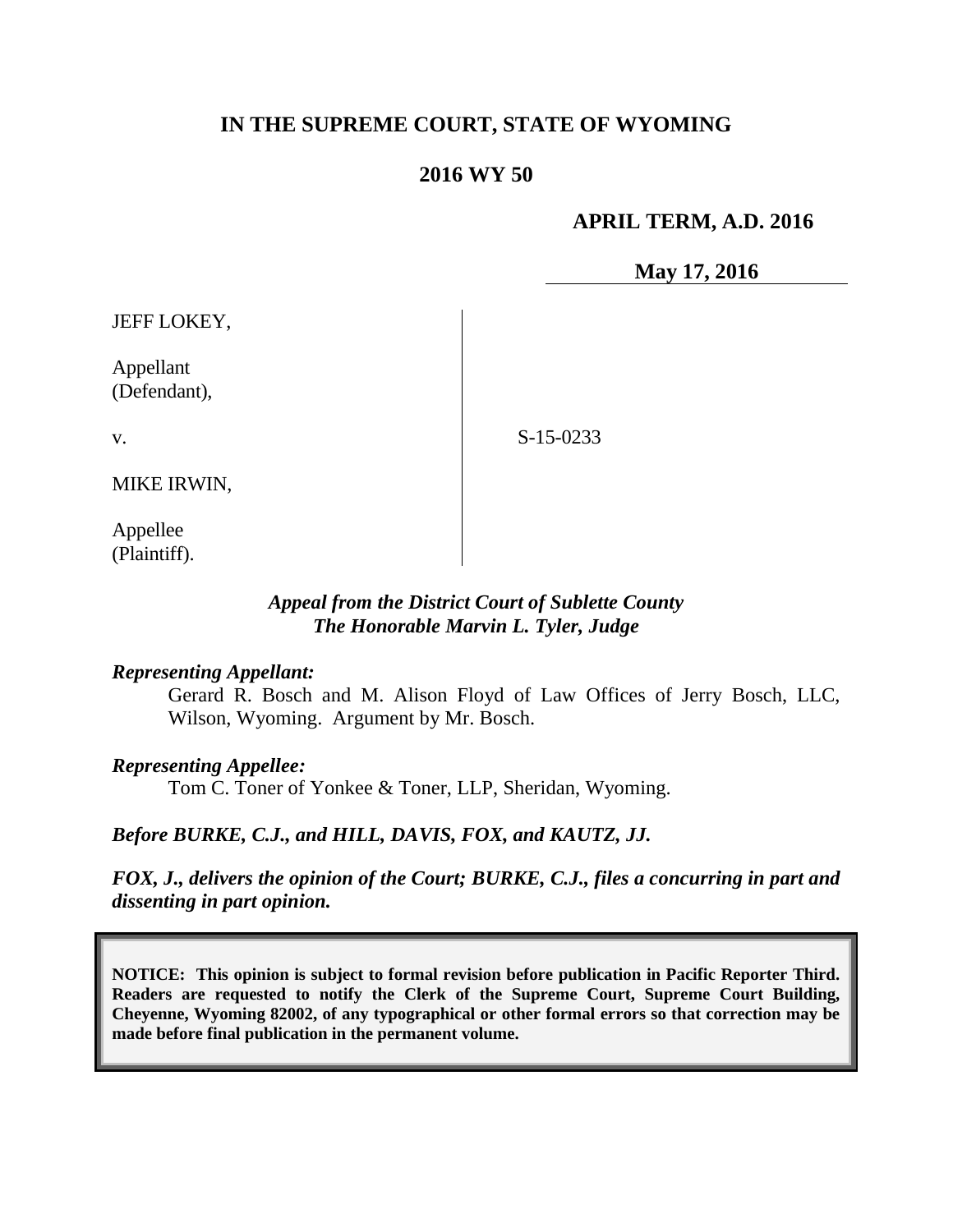### **FOX, Justice.**

[¶1] The district court entered a default judgment against the appellant, Jeff Lokey, that included a provision allowing the parties ten days to file objections to the judgment. Mr. Lokey filed an objection, which the court denied. Mr. Lokey then appealed the court's order denying his objections. We find that we lack jurisdiction to decide Mr. Lokey's appeal, and we therefore dismiss, though we will award attorney fees incurred in this appeal.

#### *ISSUES*

[¶2] 1. Does this Court have jurisdiction to entertain Mr. Lokey's appeal, or must we dismiss because Mr. Lokey did not timely appeal an appealable order?

2. Does this Court have jurisdiction to award, and is appellee entitled to recover, attorney fees incurred as a result of this appeal based on the contract which was the subject of the underlying action?

### *FACTS*

[¶3] The parties were business partners in two Wyoming businesses, Summit Investments, a general partnership, and Rocky Mountain Wash, LLC. In October 2009, they entered into an agreement to dissolve their shared business ventures. Each party was to receive certain property owned by those businesses, along with the corresponding debt. The agreement also provided for payments to be made by Mike Irwin, the appellee, to Mr. Lokey. On December 8, 2014, Mr. Irwin filed a complaint against Mr. Lokey alleging that Mr. Lokey had neglected to service the debts on property granted to him through the dissolution agreement, and that, as a result, Mr. Irwin had been damaged. Irwin requested that the district court enter a declaratory judgment relieving him of his obligations under the agreement, arguing that Mr. Lokey had materially breached its terms. Mr. Lokey was served with the complaint in California on December 18, 2014, but did not answer within thirty days as required by W.R.C.P. 12(a). On January 22, 2015, Mr. Irwin filed a request for an entry of default alleging that Mr. Lokey had not answered or otherwise pled as required. The clerk of the district court entered the default on the same day. Mr. Irwin then moved for a default judgment in accordance with W.R.C.P. 55(b) and requested a hearing. The district court set the hearing on the default judgment for March 12, 2015. On March 11, 2015, Mr. Lokey's attorney entered an appearance and moved for a continuance via fax filing. Just before the hearing on the morning of March 12, 2015, Mr. Lokey filed a number of motions, including a motion to set aside the entry of default.

[¶4] The district court proceeded with the March 12, 2015 hearing, first allowing counsel to argue Mr. Lokey's motion to continue, which it denied, and then proceeding to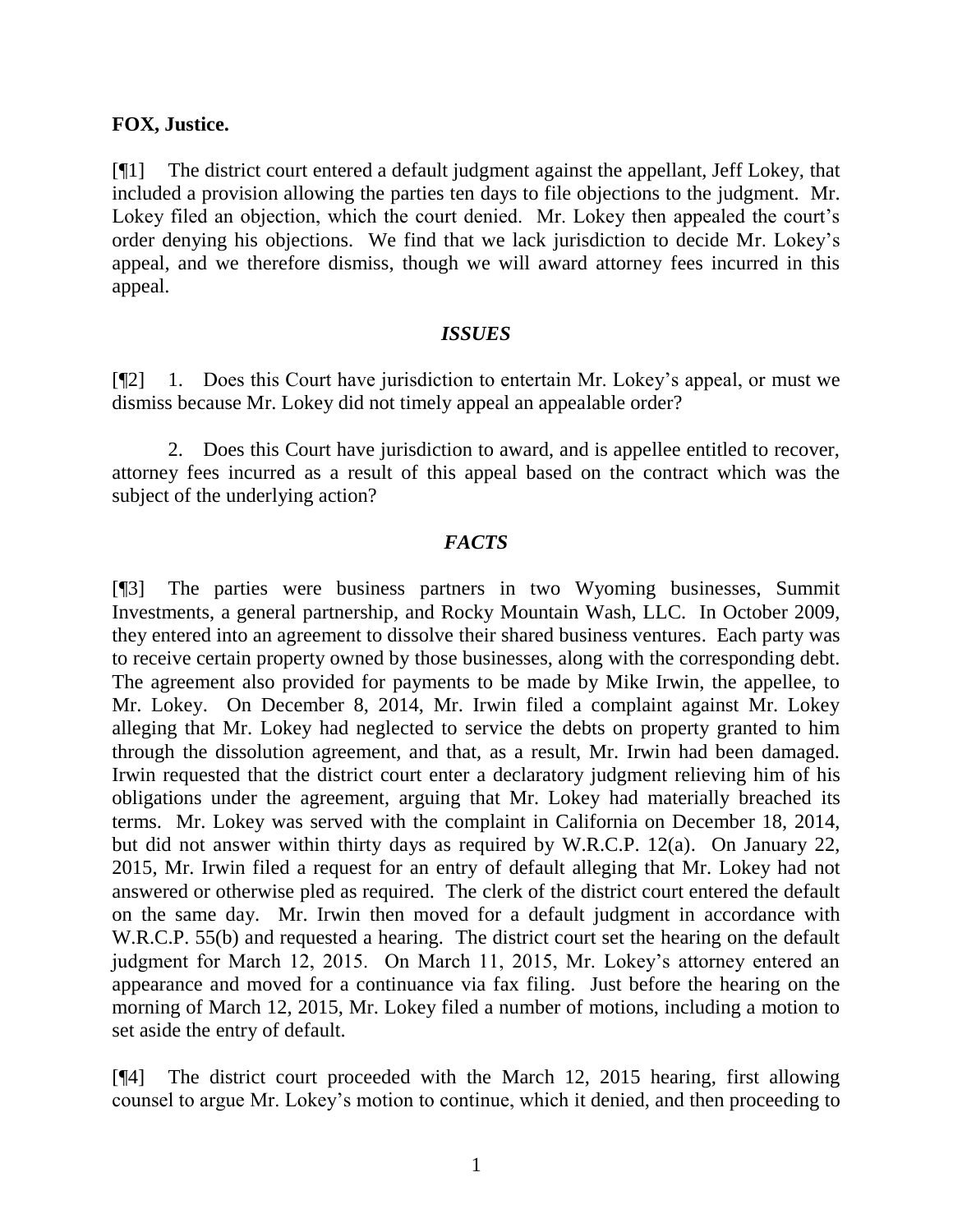hear Mr. Irwin's motion for a default judgment. The court entered its default judgment on April 27, 2015, declaring that Mr. Lokey had materially and substantially breached the dissolution agreement, and that, as a result, Mr. Irwin was relieved from performing any further obligations under the agreement.<sup>1</sup> The last paragraph of the judgment provided:

> **THE COURT HAS PREPARED THIS ORDER. IN THE EVENT THAT ANY PARTY OBJECTS TO THE FORM AND/OR CONTENT OF THIS ORDER, SUCH OBJECTING PARTY SHALL HAVE TEN (10) DAYS TO FILE AND SERVE ANY OBJECTIONS, ALONG WITH AN ALTERNATE FORM OF ORDER. THE COURT RESERVES THE RIGHT TO RULE UPON ANY OBJECTIONS FILED BY ANY PARTY WITH, OR WITHOUT, A HEARING. FAILURE TO FILE AND SERVE ANY OBJECTIONS, ALONG WITH AN ALTERNATE FORM OF ORDER, WITHIN TEN (10) DAYS FROM THE DATE HEREOF SHALL BE DEEMED A COMPLETE WAIVER OF ANY AND ALL OBJECTIONS AS TO FORM OR CONTENT OF THIS ORDER.**

(Capitalization and emphasis in original.) On May 11, 2015, Mr. Lokey filed Defendant's Objections to Entry of Default Judgment with Findings of Facts and Conclusions of Law Dated April 27, 2015, which the district court denied on June 24, 2015. The court's order denying Mr. Lokey's objections was cursory and provided no substantive discussion of the issues presented, instead stating: "The conclusions of law made by the Court [in the default judgment] are appropriate based on the findings made within the Order." Mr. Lokey filed his notice of appeal on July 23, 2015, designating the district court's order denying his objections as the decision from which he was appealing.

### *DISCUSSION*

# *I. Does this Court have jurisdiction to entertain Mr. Lokey's appeal, or must we dismiss because Mr. Lokey did not timely appeal an appealable order?*

[¶5] Mr. Lokey presents various issues on appeal. However, this Court must first be satisfied that it has jurisdiction to entertain the appeal. *Harmon v. Star Valley Med. Ctr*., 2014 WY 90, ¶ 14, 331 P.3d 1174, 1178 (Wyo. 2014); *Plymale v. Donnelly*, 2006 WY 3, ¶ 4, 125 P.3d 1022, 1023 (Wyo. 2006). "We pursue that inquiry de novo because the limits placed upon the exercise of our appellate powers are matters of law." *Waldron v. Waldron*, 2015 WY 64, ¶ 11, 349 P.3d 974, 977 (Wyo. 2015) (citing *In re Estate of* 

 $<sup>1</sup>$  The court also denied all of Mr. Lokey's motions, including his motion to set aside the default.</sup>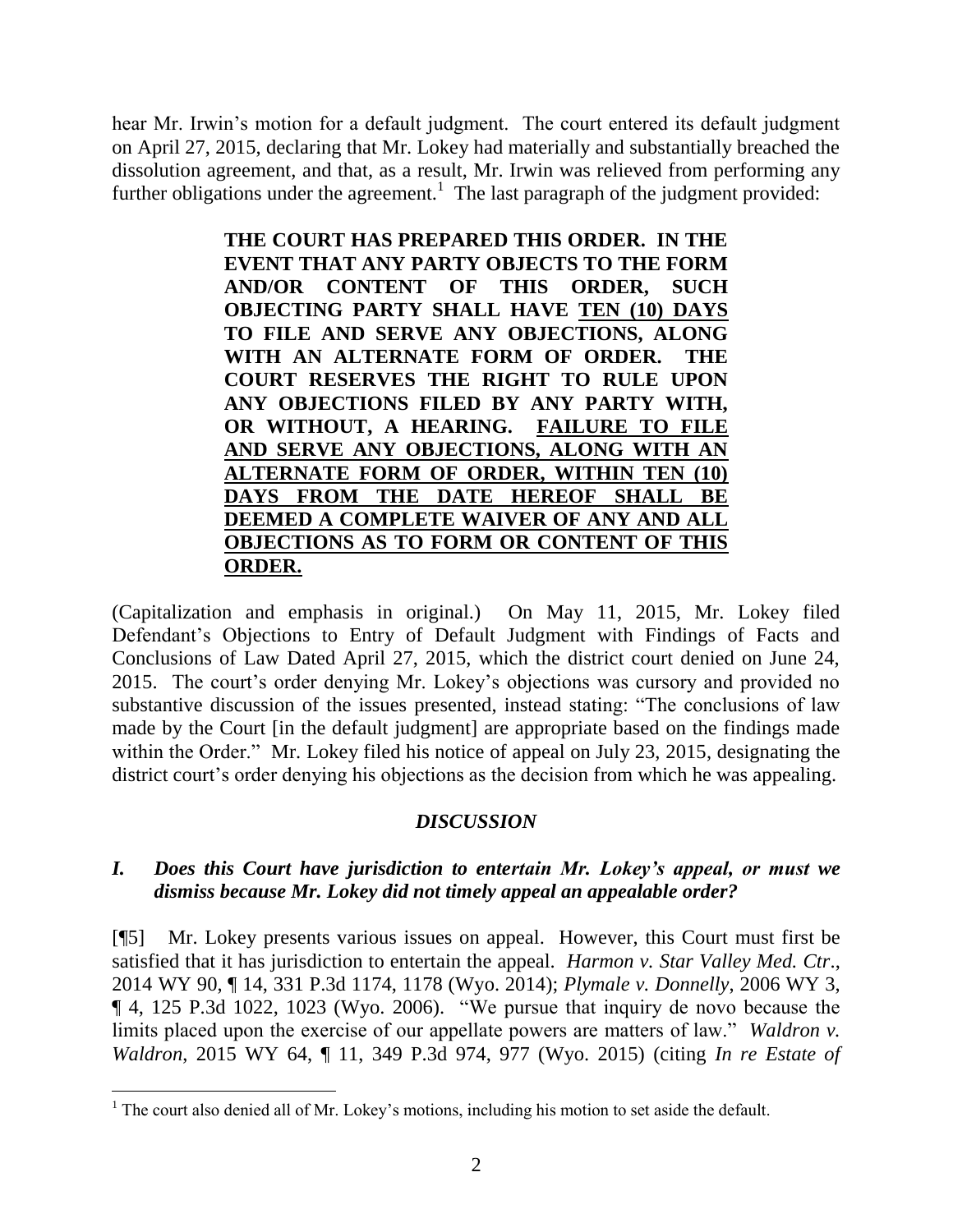*Nielsen*, 2011 WY 71, ¶ 11, 252 P.3d 958, 961 (Wyo. 2011)). We find that we lack jurisdiction to consider Mr. Lokey's appeal and must dismiss.

[¶6] The Wyoming Rules of Appellate Procedure set forth the requirements to perfect an appeal. Rule 2.07 declares that a notice of appeal must "[i]dentify the judgment or appealable order" from which an appeal is taken. An appealable order is defined as "[a]n order affecting a substantial right in an action, when such order, in effect, determines the action and prevents a judgment[.]" W.R.A.P. 1.05(a).

> We have held that an appealable order under Rule 1.05(a) has "three necessary characteristics. . . . It must affect a substantial right, determine the merits of the controversy, and resolve all outstanding issues." *In re E.R.C.K.*, 2013 WY 160, ¶ 28, 314 P.3d 1170, 1176 (Wyo. 2013) (quoting *In re KRA*, 2004 WY 18, ¶ 10, 85 P.3d 432, 436 (Wyo. 2004)). Whether an order is final and appealable is a question of law, which we decide de novo . . . . *Bourke v. Grey Wolf Drilling Co., LP*, 2013 WY 93, ¶ 15, 305 P.3d 1164, 1167 (Wyo. 2013) (citing *In re MN*, 2007 WY 189, ¶ 4, 171 P.3d 1077, 1080 (Wyo. 2007)).

*Waldron*, 2015 WY 64, ¶ 14, 349 P.3d at 977-78 (quoting *Estate of Dahlke ex rel. Jubie v. Dahlke*, 2014 WY 29, ¶ 31, 319 P.3d 116, 124 (Wyo. 2014)). In this case, the appealable order was the default judgment. It affected the substantial rights of the parties, determined the merits of the controversy, and resolved all outstanding issues, leaving nothing for future consideration. *Pub. Serv. Comm'n v. Lower Valley Power & Light, Inc.*, 608 P.2d 660, 661 (Wyo. 1980); W.R.C.P. 54(a) (A judgment "is the final determination of the rights of the parties in action."). Mr. Lokey, however, did not appeal from the district court's default judgment. Instead, he appealed from the court's order denying his objections. This was not an appealable order as defined by the rules and this Court, as it did nothing more than affirm the court's prior ruling. The error, if any, lies in the default judgment, not in the decision to deny the objections. In *In re GLP*, we rejected an untimely appeal of a non-appealable order denying a motion to alter or amend, saying:

> In a number of cases, this Court has held that "[a]n order denying a motion for a new trial is not an appealable order." *Rutledge v. Vonfeldt*, 564 P.2d 350, 351 (Wyo. 1977); *Sun Land & Cattle Co. v. Brown*, 387 P.2d 1004, 1006 (Wyo. 1964). This is because "[e]rror lies to the judgment, but not to the decision of the motion; though that decision may be made a ground for the reversal of the judgment." *Mitter v. Black Diamond Coal Co.*, 193 P. 520, 521, 27 Wyo. 72 (Wyo.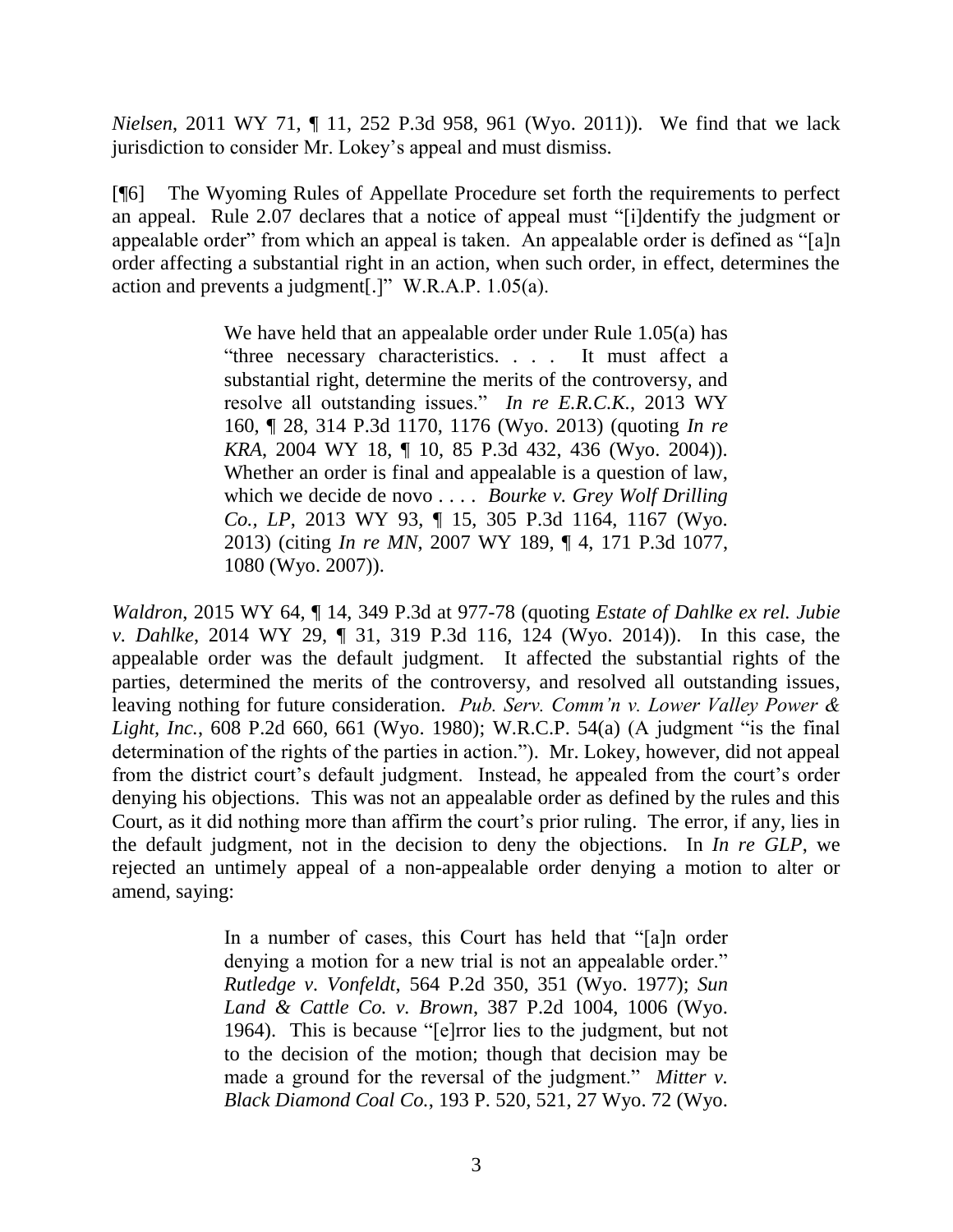1920) (quoting *Young v. Shallenberger*, 53 Ohio St. 291[, 301], 41 N.E. 518[, 521 (1895)]. The same rule applies to an order denying a motion to alter or amend. *Parker v. Kahin*, 758 P.2d 570, 570-71 (Wyo. 1988). Because Appellant's notice of appeal does not identify an appealable order, this Court finds that this appeal, to the extent it seeks to challenge the denial of the motion to alter or amend, must be dismissed. *Scott v. Sutphin*, 2005 WY 38, 109 P.3d 520 (Wyo. 2005).

2007 WY 141, ¶ 3, 166 P.3d 1284, 1285 (Wyo. 2007). Similarly, Mr. Lokey's notice of appeal does not identify an appealable order and must be dismissed. *See Evans v. Moyer*, 2012 WY 111, ¶ 18, 282 P.3d 1203, 1209 (Wyo. 2012) ("[T]he notice of appeal only perfects an appeal of the order(s) identified in the notice.").

[¶7] Even if Mr. Lokey had identified the default judgment as the order appealed from, the notice was too late. The district court entered its default judgment on April 27, 2015. "An appeal from a trial court to an appellate court shall be taken by filing the notice of appeal . . . within 30 days from entry of the appealable order[.]" W.R.A.P. 2.01(a). Mr. Lokey did not file his notice of appeal until July 23, 2015, clearly outside of the thirtyday deadline.

[¶8] The time for filing a notice of appeal can be tolled in some circumstances. W.R.A.P. 2.02(a).

> The time for appeal in a civil case ceases to run as to all parties when a party timely files [] a motion for judgment under Rule 50(b), Wyo. R. Civ. P.; a motion to amend or make additional findings of fact under Rule 52(b), Wyo. R. Civ. P.  $\dots$ ; a motion to alter or amend the judgment under Rule 59, Wyo. R. Civ. P., or a motion for a new trial under Rule 59, Wyo. R. Civ. P.

W.R.A.P. 2.02(a). The time for filing a notice of appeal is not tolled, however, when the title or content of a post-judgment filing reflects that it is nothing more than a request that the court reconsider a previously entered judgment or appealable order. *Waldron*, 2015 WY 64,  $\P$  11, 349 P.3d at 977. "When a post-judgment motion is not expressly denominated as a request for reconsideration, this Court will evaluate its substance to determine what effect it may have on appellate deadlines." *Id.* at  $\P$  13, 349 P.3d at 977. We therefore look to the substance of Mr. Lokey's post-judgment filing to determine whether the time for filing a notice of appeal could be tolled under W.R.A.P. 2.02.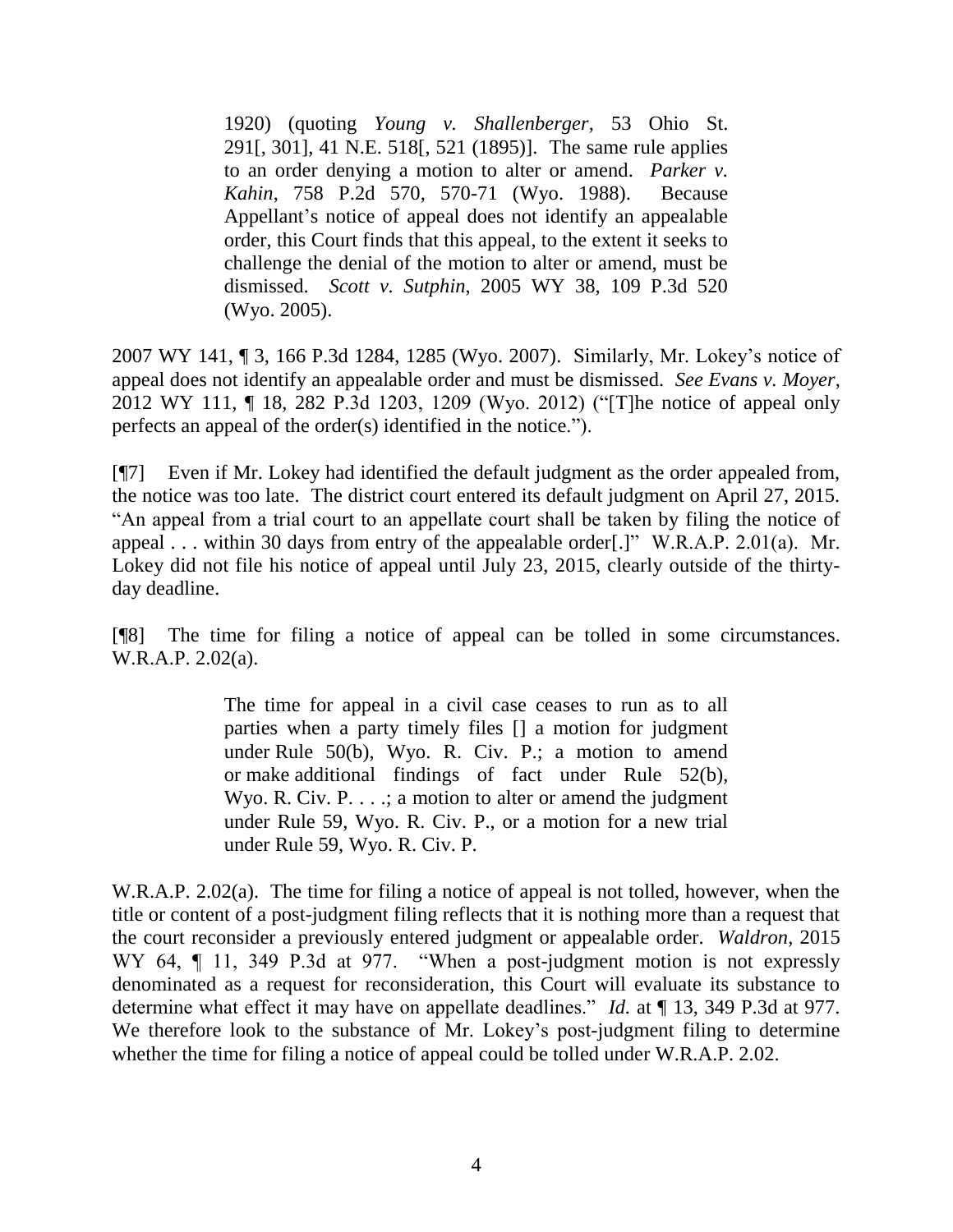[¶9] Wyoming Rule of Civil Procedure 50(b) provides that a party may renew a motion for a judgment as a matter of law previously made during the course of a jury trial. This was not a jury trial, but a hearing on a motion for a default judgment. As a result, Rule 50(b) does not apply. *Id.* at ¶ 17, 349 P.3d at 978. Wyoming Rule of Civil Procedure 52(b) allows a party to move for an amendment to a court's special findings or to request additional special findings after a judgment has been entered. In this case, the district court did not make special findings, nor did Mr. Lokey request that such findings be made. Rule 52(b) therefore fails to save Mr. Lokey from the thirty-day deadline to file his notice of appeal. $^{2}$ 

[¶10] Wyoming Rule of Civil Procedure 59 likewise fails to toll the time for filing an appeal in this case. Mr. Lokey's filing was not a motion for a new trial under Rule 59(a) because no trial was held. The parties presented no evidence at the hearing, and each relied only upon oral argument from counsel. Rule 59(a) "presupposes that the district court has conducted a trial," which did not occur here. *Waldron*, 2015 WY 64, ¶ 19, 349 P.3d at 978. Thus, Mr. Lokey's objection cannot be characterized as a motion for a new trial.<sup>3</sup> *See id.* ("[W]here an appealable order or judgment is issued without a trial, a motion for a new trial is an inappropriate means for seeking relief from that order of judgment.").

[ $[$ [11] Finally, a motion cannot be characterized as one under Rule 59 $(e)$ ]

unless it is based on legal issues derived from an intervening change of controlling law, factual issues arising from newly discovered evidence that was not previously available, or arguments which could not have been put before the district court prior to its ruling. No matter what it purported to be, it is not a proper Rule 59(e) motion if it amounts to an attempt to address factual or legal issues that should have been addressed earlier or that were already addressed and decided.

*Id.* at  $\llbracket$  20, 349 P.3d at 978-79 (citations omitted). Mr. Lokey's objections did not identify an intervening change of law, nor did they allege the discovery of new evidence pertinent to the district court's decision. Instead, Mr. Lokey submitted twenty-one pages of argument advancing issues that were either already decided by the district court in its default judgment or that should have been addressed earlier. In essence, Mr. Lokey's objections are nothing more than a post-judgment motion for reconsideration, which this Court has declared a nullity. *Plymale*, 2006 WY 3, ¶ 5, 125 P.3d at 1024. Mr. Lokey's objections did not toll the time for filing a notice of appeal under W.R.A.P. 2.02. Even if Mr. Lokey had appealed the appropriate order, the default judgment, his appeal would

<sup>&</sup>lt;sup>2</sup> In his reply brief, Mr. Lokey concedes that he did not file a motion pursuant to Rule 52(b).

 $3$  Mr. Lokey also concedes that he did not file a motion for a new trial under Rule 59(a).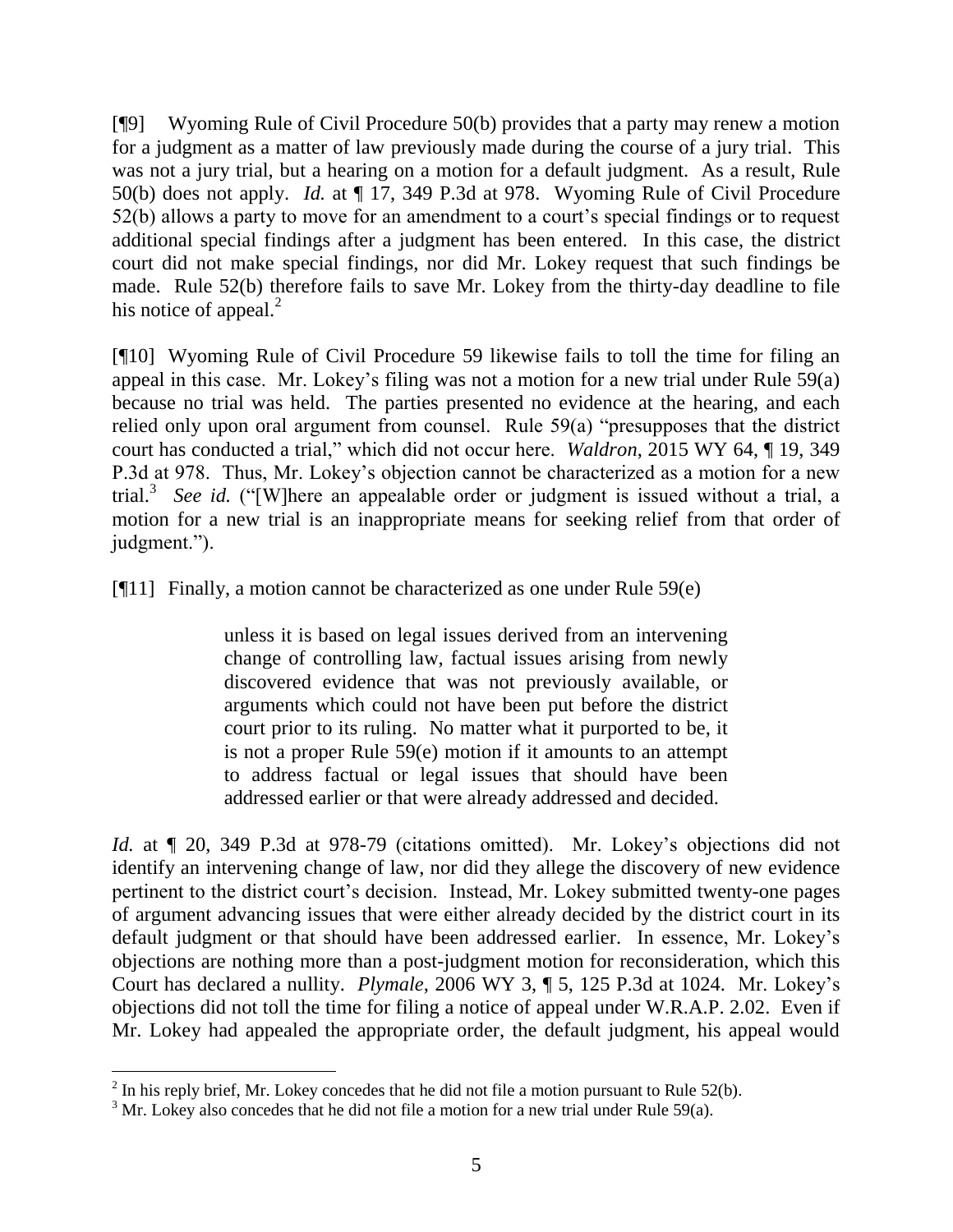have been untimely and we would be without jurisdiction to consider it. "[T]he timely filing of a notice of appeal is jurisdictional." *Paxton Res., L.L.C. v. Brannaman*, 2004 WY 93, ¶ 15, 95 P.3d 796, 801 (Wyo. 2004); *see also* W.R.A.P. 1.03(a); Tyler J. Garrett, *Anatomy of a Wyoming Appeal: A Practitioner's Guide for Civil Cases*, 16 Wyo. L. Rev. 139, 142-148 (2016). If we recognized a special class of "tentative decisions," we would only create a state of limbo that would result in confusion for courts and parties. "To be effective, judicial administration must not be leaden-footed." *Cobbledick v. United States*, 309 U.S. 323, 325, 60 S.Ct. 540, 541, 84 L.Ed. 783 (1940).

[¶12] Mr. Lokey argues that he reasonably relied on the district court's order permitting him to file objections within ten days of the default judgment, and equity requires that we allow his appeal to go forward despite its untimeliness. Federal cases have occasionally recognized the "unique circumstances" doctrine, which equitably tolls the time for filing a notice of appeal when a party relies, to its detriment, on a district court's order that is contrary to the rules of civil procedure. *Eady v. Foerder*, 381 F.2d 980, 981 (7th Cir. 1967). However, the United States Supreme Court explicitly overruled this doctrine in *Bowles v. Russell*, where it ruled the "unique circumstances" doctrine to be "illegitimate." 551 U.S. 205, 214, 127 S.Ct. 2360, 2366, 168 L.Ed.2d 96 (2007). While this Court is not bound by the procedural rulings of the United States Supreme Court,<sup>4</sup> we have consistently held, in line with the United States Supreme Court's *Bowles* decision, that the time for appeal cannot be tolled when a district court takes actions that are not authorized by the rules of civil procedure. In *Merchant v. Gray*, 2007 WY 208, ¶¶ 8-9, 173 P.3d 410, 412-13 (Wyo. 2007), we held that a district court had no authority to extend the deadline to file a motion for a new trial, and that a party's reliance on the district court's extension did not toll the time for filing an appeal. We held similarly in *Miller v. Murdock*, 788 P.2d 614, 616-17 (Wyo. 1990), and explicitly declined to extend the "unique circumstances" doctrine to Wyoming cases.

[¶13] The district court's default judgment finally determined the parties' rights. Thereafter, the district court only had jurisdiction to decide appropriate post-judgment motions authorized by the rules. *See* 49 C.J.S. *Judgments* § 358 (updated April 2016); *see also Ultra Res., Inc. v. Hartman*, 2015 WY 40, ¶ 14, 346 P.3d 880, 887 (Wyo. 2015) (the inherent power of a district court to enforce its own orders is limited, and a court must "stay true to the earlier judgment"); *State v. Meier*, 440 N.W.2d 700, 702 (N.D. 1989) ("Generally, when a judgment has become final, the trial court loses jurisdiction to alter, amend, or modify that judgment."). The district court's order allowing the parties to file objections was not in accordance with any rule pertaining to post-judgment procedure, and the district court lacked jurisdiction to invite such objections or to rule on

<sup>&</sup>lt;sup>4</sup> In *Lovato v. State*, 901 P.2d 408, 411 (Wyo. 1995), we explained "that we will consider relevant federal precedent when Wyoming's rules of procedure are similar to the federal rules. *See, e.g., Meyer v. Mulligan*, 889 P.2d 509, 517 (Wyo. 1995). We are not however bound by those decisions."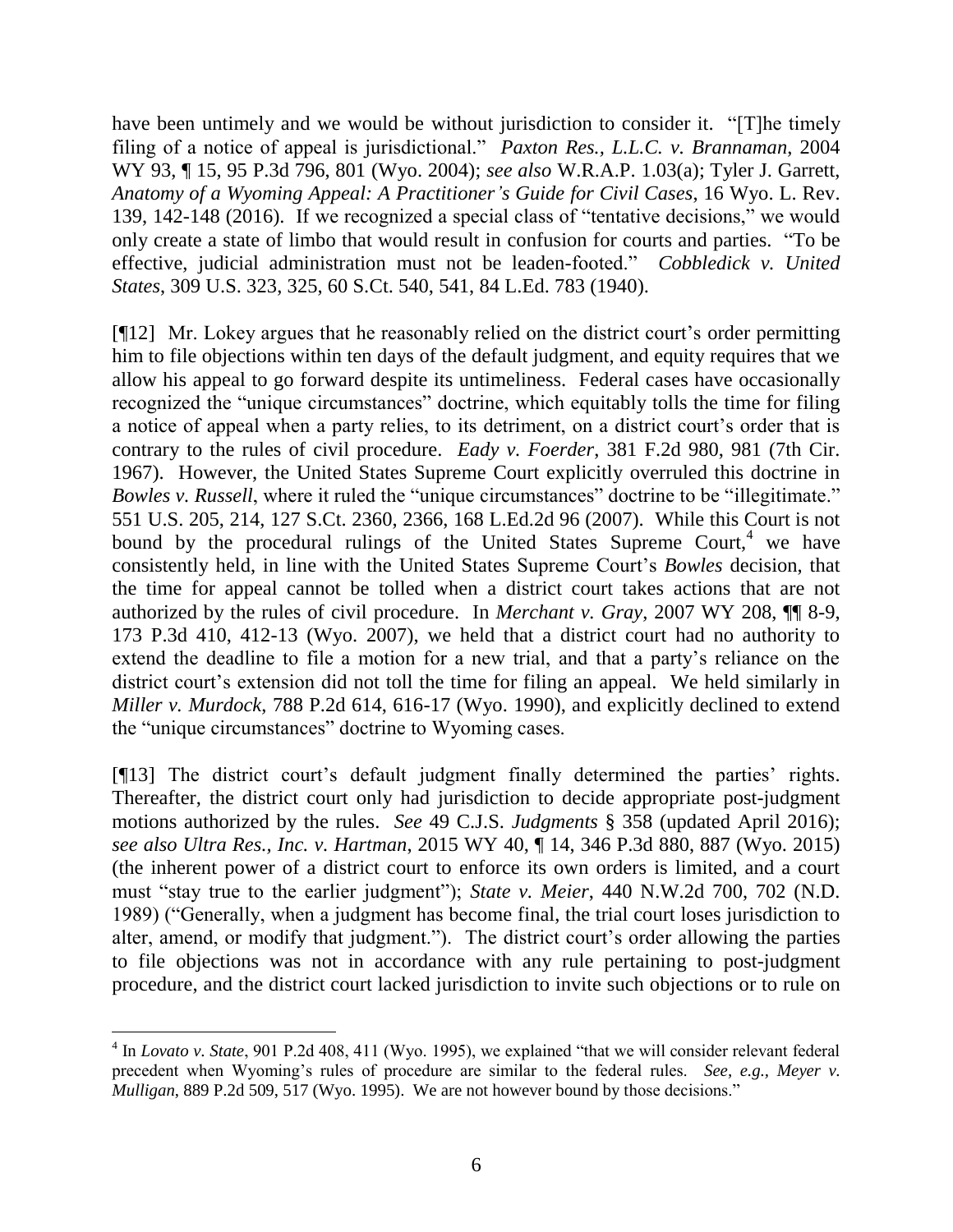them. Thus, the district court's order on Mr. Lokey's objections was a nullity, and because we have no better jurisdiction than the district court, any appeal from that order must be dismissed. *See Miller*, 788 P.2d at 616-17 (declaring the district court's action a nullity because it lacked authority to extend a filing period); *Lankford v. City of Laramie*, 2004 WY 143, ¶ 23, 100 P.3d 1238, 1244 (Wyo. 2004) ("[W]e have no better jurisdiction than did the district court.").

# *II. Does this Court have jurisdiction to award, and is appellee entitled to recover, attorney fees incurred as a result of this appeal based on the contract which was the subject of the underlying action?*

[¶14] Mr. Irwin argues that he is entitled to an award of attorney fees on appeal pursuant to the parties' dissolution agreement. Because we have found that we lack jurisdiction to determine the merits of Mr. Lokey's appeal, we must examine whether we have the jurisdiction to award attorney fees in light of our dismissal. *See Clendenning v. Guise*, 8 Wyo. 91, 55 P. 447, 450-51 (1898) (addressing the issue of whether a court can award costs after determining that it lacks jurisdiction). We adopt the conclusion of the Eleventh Circuit Court of Appeals, finding that the award of attorney fees is collateral to the merits of a case, and therefore within a court's jurisdiction, even after the court has determined that it lacks jurisdiction of the underlying claim. *Prime Ins. Syndicate, Inc. v. Soil Tech Distributors, Inc.*, 270 Fed. Appx. 962, 964-65 (11th Cir. 2008). This comports with Wyoming's approach when awarding attorney fees in the lower courts. We have held that even when a district court loses jurisdiction over the merits of the action after an appeal is docketed, it retains jurisdiction to award costs and attorney fees if appropriate. *Garwood v. Garwood*, 2010 WY 91, ¶ 25, 233 P.3d 977, 984 (Wyo. 2010). We find that the award of attorney fees is collateral to the merits of the case, and we therefore have jurisdiction to award attorney fees on appeal when appropriate.

[¶15] A party is entitled to recover attorney fees if expressly provided for by statute or contract. *Kinstler v. RTB South Greeley, LTD., LLC*, 2007 WY 98, ¶ 13, 160 P.3d 1125, 1129 (Wyo. 2007). "Where a contract allows the award of attorney's fees, that includes fees incurred on appeal." *Id*. at ¶ 13, 160 P.3d at 1129. In this case, the contract provides:

> If any legal action is brought for the enforcement of this Contract or because of any alleged dispute, breach, default or misrepresentation in connection with any of the provisions of this Contract, the prevailing party shall be entitled to recover reasonable attorney's fees and other costs incurred, in addition to any other relief to which a party may be entitled.

Mr. Irwin is the prevailing party and entitled to recover reasonable attorney fees incurred on this appeal. We will determine the appropriate sum to be awarded after counsel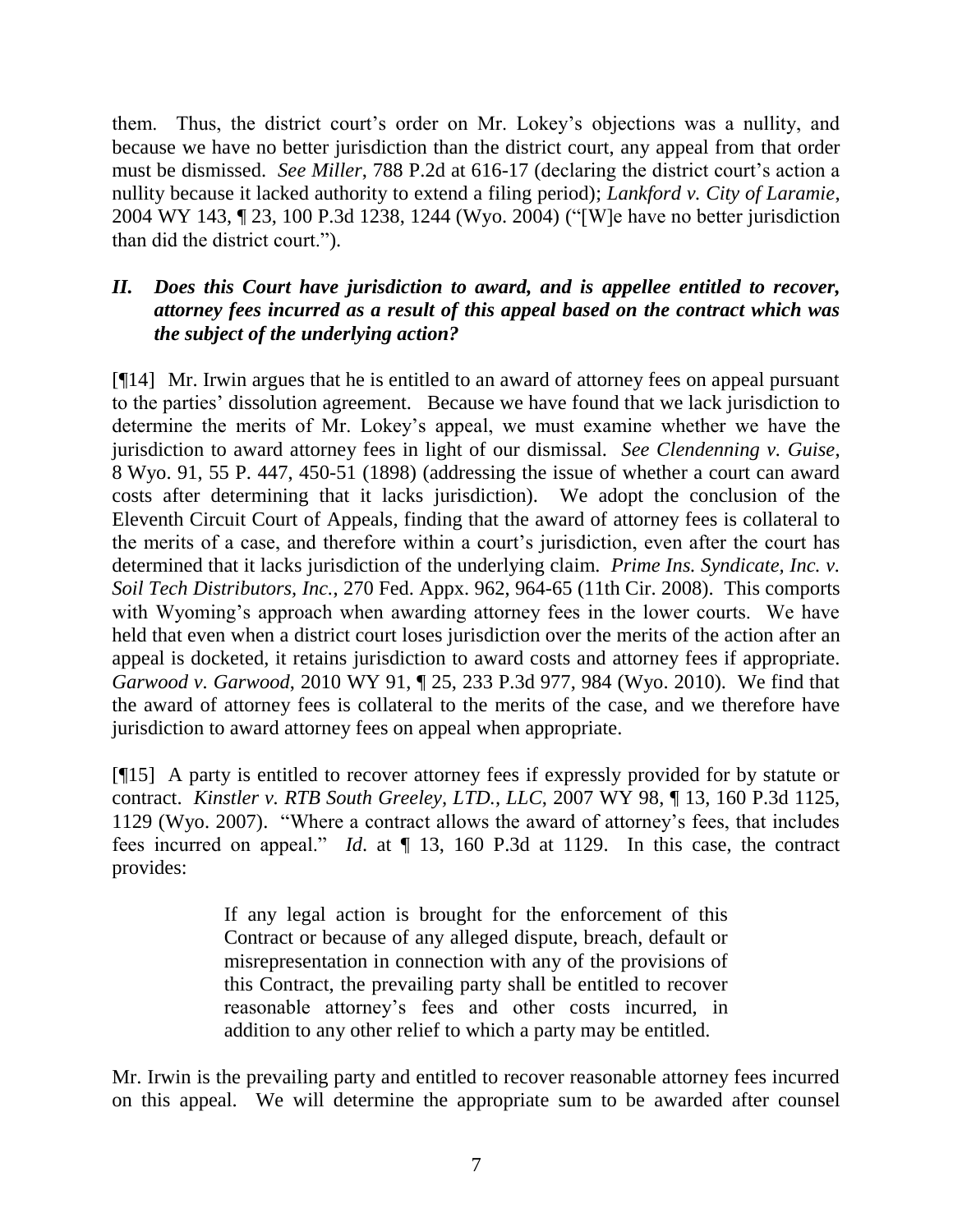submits proper documentation. W.R.A.P. 10.06; *see also GGV v. JLR*, 2005 WY 14, ¶ 16, 105 P.3d 474, 480 (Wyo. 2005) (allowing the parties 15 days to submit a statement of attorney's fees to the court in accordance with W.R.A.P. 10.06).

### *CONCLUSION*

[¶16] This Court lacks jurisdiction to entertain Mr. Lokey's appeal, and therefore we dismiss the appeal. Mr. Irwin is entitled to reasonable attorney fees pursuant to the parties' dissolution agreement. This amount shall be determined after submission of proper documentation by counsel.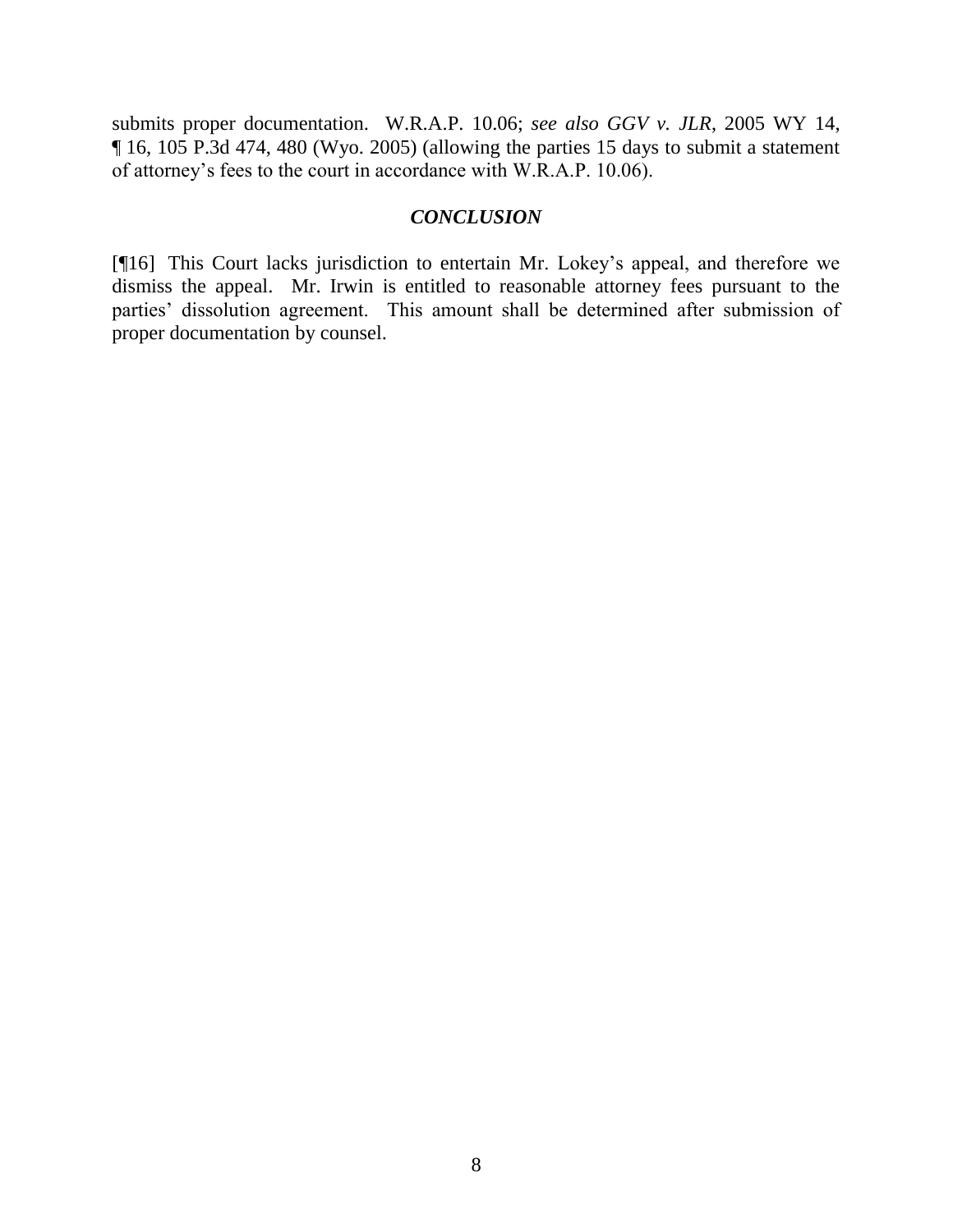**BURKE, Chief Justice,** concurring in part and dissenting in part.

[¶17] I write separately because I disagree with the majority's determination that we lack jurisdiction. We have previously explained:

> An appealable order is "[a]n order affecting a substantial right in an action, when such order, in effect, determines the action and prevents a judgment[.]" W.R.A.P. 1.05(a). "[A] judgment or order which determines the merits of the controversy and leaves nothing for future consideration is final and appealable, and it is not appealable unless it does those things." *Public Service Commission v. Lower Valley Power*, 608 P.2d 660, 661 (Wyo. 1980).

*Steele v. Neeman*, 6 P.3d 649, 653 (Wyo. 2000). "Said another way, to be appealable, an order must leave nothing for future consideration." *Miller v. Beyer*, 2014 WY 84, ¶ 20, 329 P.3d 956, 962 (Wyo. 2014).

[¶18] I recognize that the document at issue was entitled "Entry of Default Judgment with Findings of Facts and Conclusions of Law," and that it was signed by the judge and entered in the court docket. However, the title of the document is not determinative in assessing whether it is an appealable order. We must review the contents of the entire document in order to determine its impact.

> Most appellate courts, in addressing finality, agree that the substance should be elevated over the form of the order. *See generally* 4 C.J.S. *Appeal & Error* § 94b, pp. 265-66. Instead of emphasizing the name given to an action below, we should concentrate on the effect the order has on the parties' rights.

*Stone v. Stone*, 842 P.2d 545, 548 (Wyo. 1992). In this case, when the entire document is reviewed, it is clear that the order did not resolve all outstanding issues. The order states:

> **THE COURT HAS PREPARED THIS ORDER. IN THE EVENT THAT ANY PARTY OBJECTS TO THE FORM AND/OR CONTENT OF THIS ORDER, SUCH OBJECTING PARTY SHALL HAVE TEN (10) DAYS TO FILE AND SERVE ANY OBJECTIONS, ALONG WITH AN ALTERNATE FORM OF ORDER. THE COURT RESERVES THE RIGHT TO RULE UPON ANY OBJECTIONS FILED BY ANY PARTY WITH, OR WITHOUT, A HEARING. FAILURE TO FILE AND SERVE ANY OBJECTIONS, ALONG WITH AN**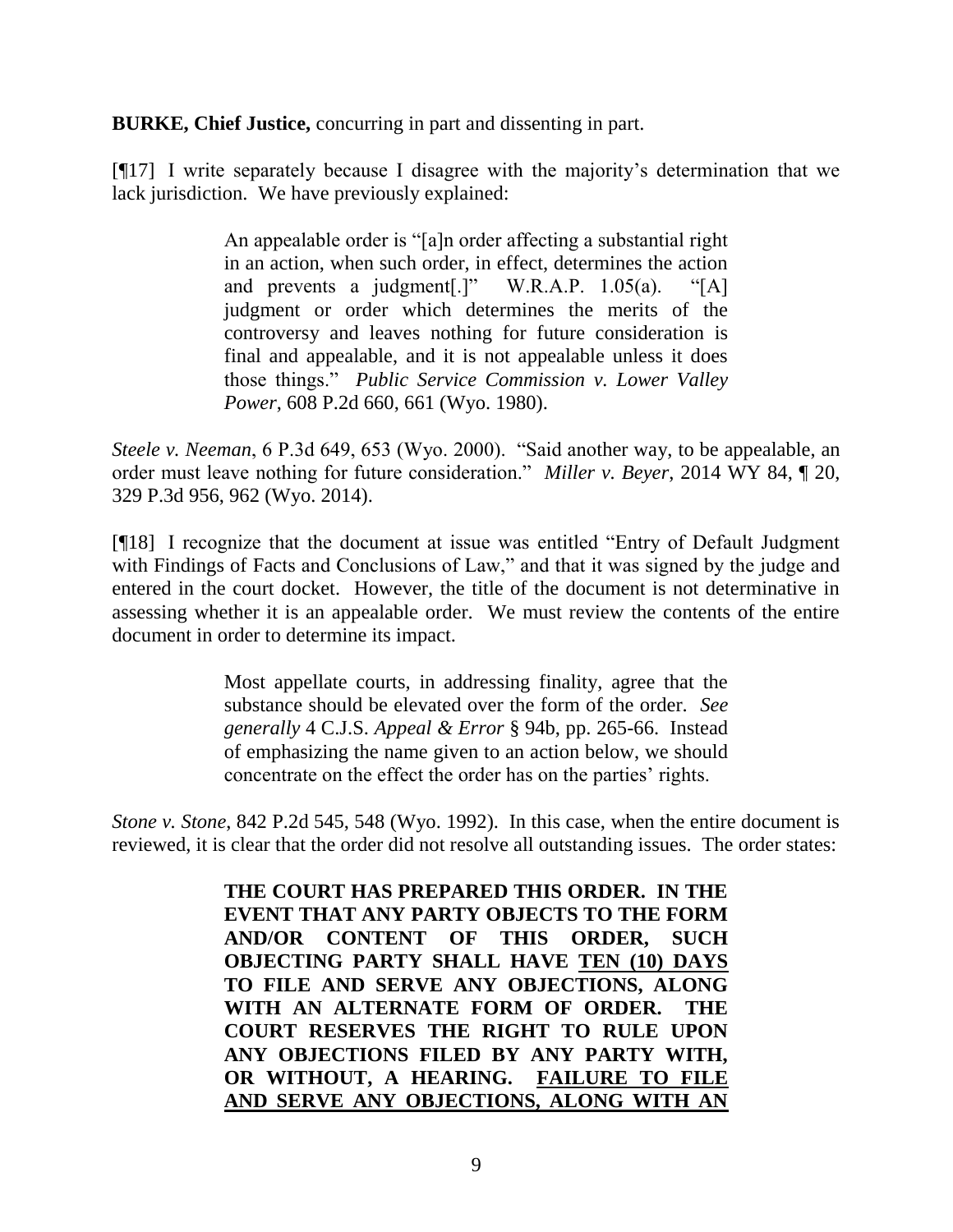# **ALTERNATE FORM OF ORDER, WITHIN TEN (10) DAYS FROM THE DATE HEREOF SHALL BE DEEMED A COMPLETE WAIVER OF ANY AND ALL OBJECTIONS AS TO FORM OR CONTENT OF THIS ORDER.**

(Capitalization and emphasis in original.) Based upon the clear and unambiguous terms of the order, it would only become final if no objections to the order were filed within ten days. Appellant filed his objections within the ten-day time period.

[¶19] The case before us now is more akin to *2-H Ranch Co., Inc. v. Simmons*, 658 P.2d 68, 69 (Wyo. 1983), in which "the district court entered what is purported to be a judgment" indicating that, after the commencement of trial, the parties reached a settlement agreement. The terms of that agreement, as set forth in the purported judgment, were that the Simmonses would deed certain property to 2-H Ranch, and 2-H Ranch would pay the Simmonses a sum of money. *Id*. at 70. The purported judgment concluded: "That with the tender of payment by [2-H Ranch] in accordance with the terms set forth above, [and] the delivery of the aforesaid warranty deed . . . this action shall be dismissed with prejudice to all parties, and each party shall bear his or her own costs." *Id*.

[¶20] 2-H Ranch apparently failed to pay the money and the Simmonses obtained a writ of execution against 2-H Ranch property. The property was subsequently sold at a sheriff's sale. *Id*. at 70-71. Later, 2-H Ranch filed a motion to set aside the sheriff's sale, asserting that "the judgment entered by the district court would not permit the issuance of the writ of execution against its property." *Id*. at 71. The district court denied the motion, but we agreed with 2-H Ranch and reversed that decision. We explained:

> The judgment entered by the district court . . . is certainly a curious document; though so labeled, it is not a judgment and we cannot hold that it is under the Wyoming Rules of Civil Procedure. It does not provide the basis for the ultimate disposition of [the] property.

*Id.* We determined that the "so-called judgment" was "at best a conditional judgment that never had its conditions met."

> Conditional judgments are judgments that do not become effective unless the conditions they contain have been complied with or that may be defeated or amended by the performance of a subsequent act or occurrence. *In Re Roney*, 139 F.2d 175 ( $7<sup>th</sup>$  Cir. 1943). Conditional judgments, however, are not final or appealable judgments under Rule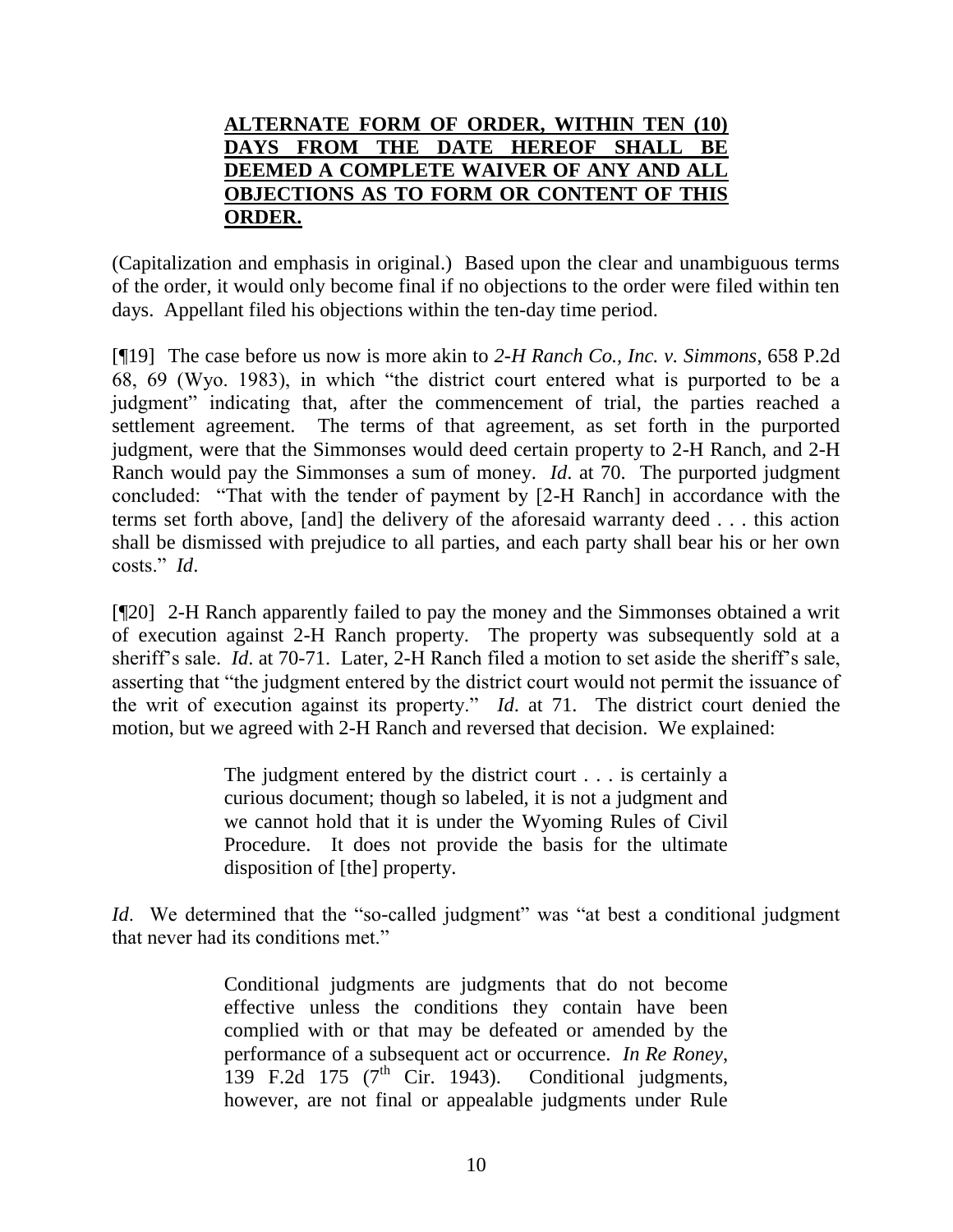54(a), F.R.C.P., until all contingencies have been removed. *Id.* at 177; 10 Wright & Miller [*Federal Practice and Procedure: Civil* § 2651] at 14. Likewise, under Rule 54(a), W.R.C.P., where a judgment is defined as a final determination of the rights of parties to an action, a conditional judgment cannot be held to be a judgment until the contingencies contained within it have been removed.

*2-H Ranch Co., Inc.* at 72. We concluded that the conditional judgment with unmet contingencies did not resolve the rights of the parties and was not a judgment. It did not support the issuance of a writ of execution, "since such a writ is issued to enforce a judgment." *Id*.

[¶21] Also instructive is the divorce case of *Walter v. Walter*, 2015 WY 53, ¶¶ 20-24, 346 P.3d 961, 967 (Wyo. 2015), in which, after trial, the district court entered "detailed and comprehensive Findings of Fact and Conclusions of Law." The district court later modified those findings and conclusions, resulting in terms more favorable to Father than the earlier decision. On appeal, Mother asserted that it was improper for the district court to alter its findings and conclusions. We noted, however, that "the district court's findings and conclusions were not meant as a final order [because they] directed Father to prepare and circulate a proposed divorce decree." *Id*., ¶ 24, 346 P.3d at 967. Accordingly, we concluded that the initial findings and conclusions were not a final order, and the district court had the authority to revise them at any time before entering the divorce decree. *See also Broadhead v. Broadhead*, 737 P.2d 731, 733 (Wyo. 1987) (A tentative decision does not "constitute a judicial determination which may be considered a final order.").

[¶22] The purported judgment in the case before us was a tentative decision. It expressly indicated that it could be altered or amended based on the parties' objections. It was also a conditional judgment that could not become effective until its contingencies were fulfilled. But whether characterized as tentative or conditional, the so-called default judgment did not determine the merits of the controversy, and it expressly left the parties'  $\omega$ bjections open for future consideration.<sup>5</sup> It was not an appealable order.

[¶23] The merits of this controversy were not finally determined until the district court entered the order denying Mr. Lokey's objections. The appealable order in this case was the order denying the objections, not the purported default judgment. Mr. Lokey correctly identified the appealable order in his notice of appeal, and that notice, filed within thirty days of the entry of that order, was timely. We have jurisdiction and this case should be resolved on the merits.

  $<sup>5</sup>$  The objection filed by Appellant was not a post-judgment motion for reconsideration because no final</sup> judgment had been entered. Also, if the purported judgment was not an appealable order, it is unnecessary to determine whether the time for appeal had been tolled.